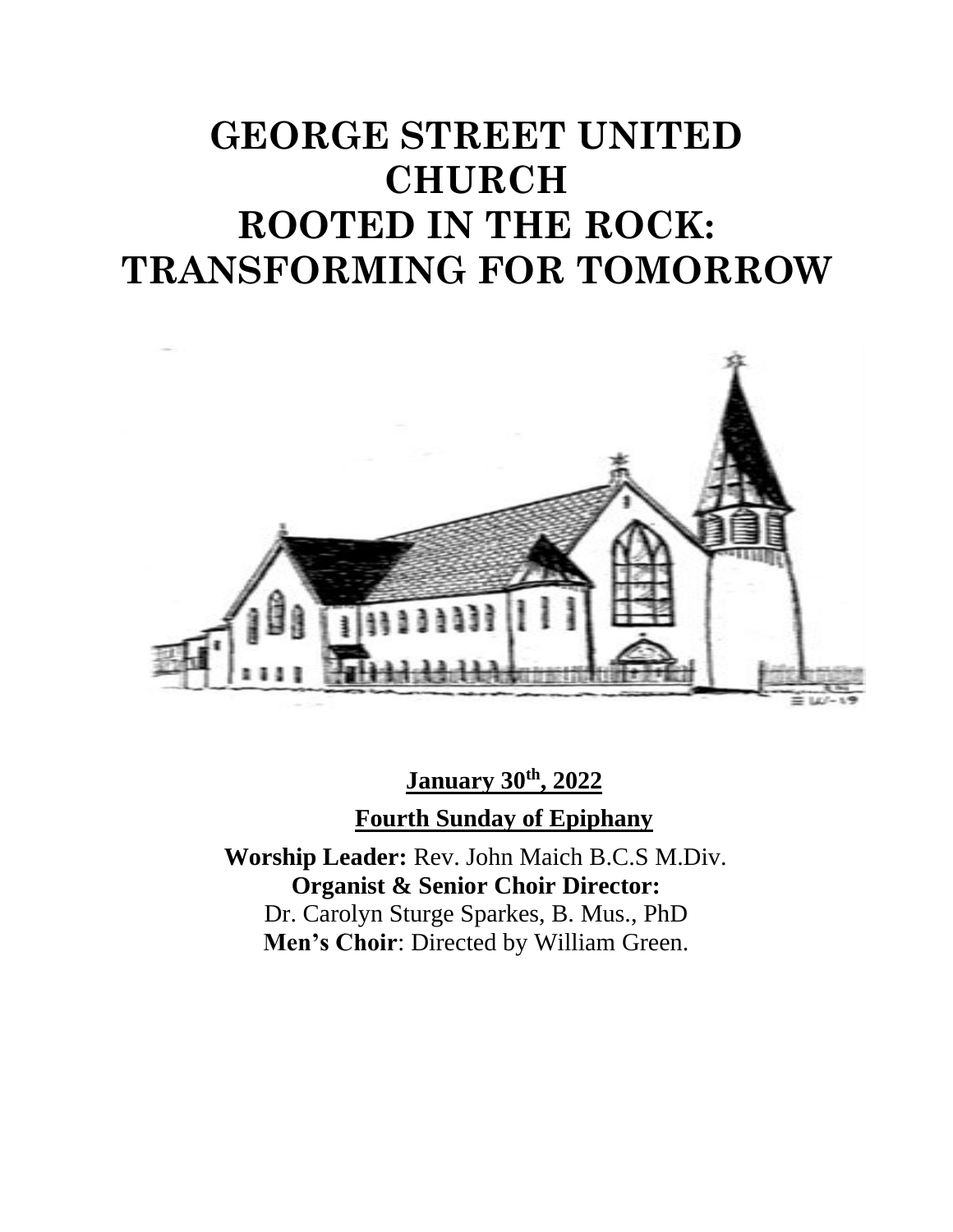# **WE GATHER AS GOD'S PEOPLE**

#### **Organ Prelude**

#### **Land Acknowledgement, Welcome, and Announcements:**

#### **Sharing The Peace of Christ:**

#### **\*Call To Worship:**

- ONE: Come all you who have been outcast! Despised and rejected by friend or family, mocked, or scorned by the wider society, come, and find your place at the Lord's feet!
- **ALL: Our God seeks what has been lost and redeems what has been abandoned. The God who creates is the God who restores. Join us in this holy sanctuary you who are created in the image and likeness of God and bless the Lord of all!**
- **\*Hymn: VU 660 How Firm A Foundation**

#### **Opening Prayer:** *(in unison)*

**ALL: We still our minds and quiet our voices as we strive to hear you O Lord. We settle our hearts and ready our eyes seeking to perceive you in our worship and in those who have joined with us to worship. Shape us and mold us to be useful vessels and agents of your grace in the world. Come among us gentle Spirit and inspire us to service.**

#### **Prayer Of Confession:**

ONE: Let us turn away from the world and open our hearts and minds to God's corrective touch.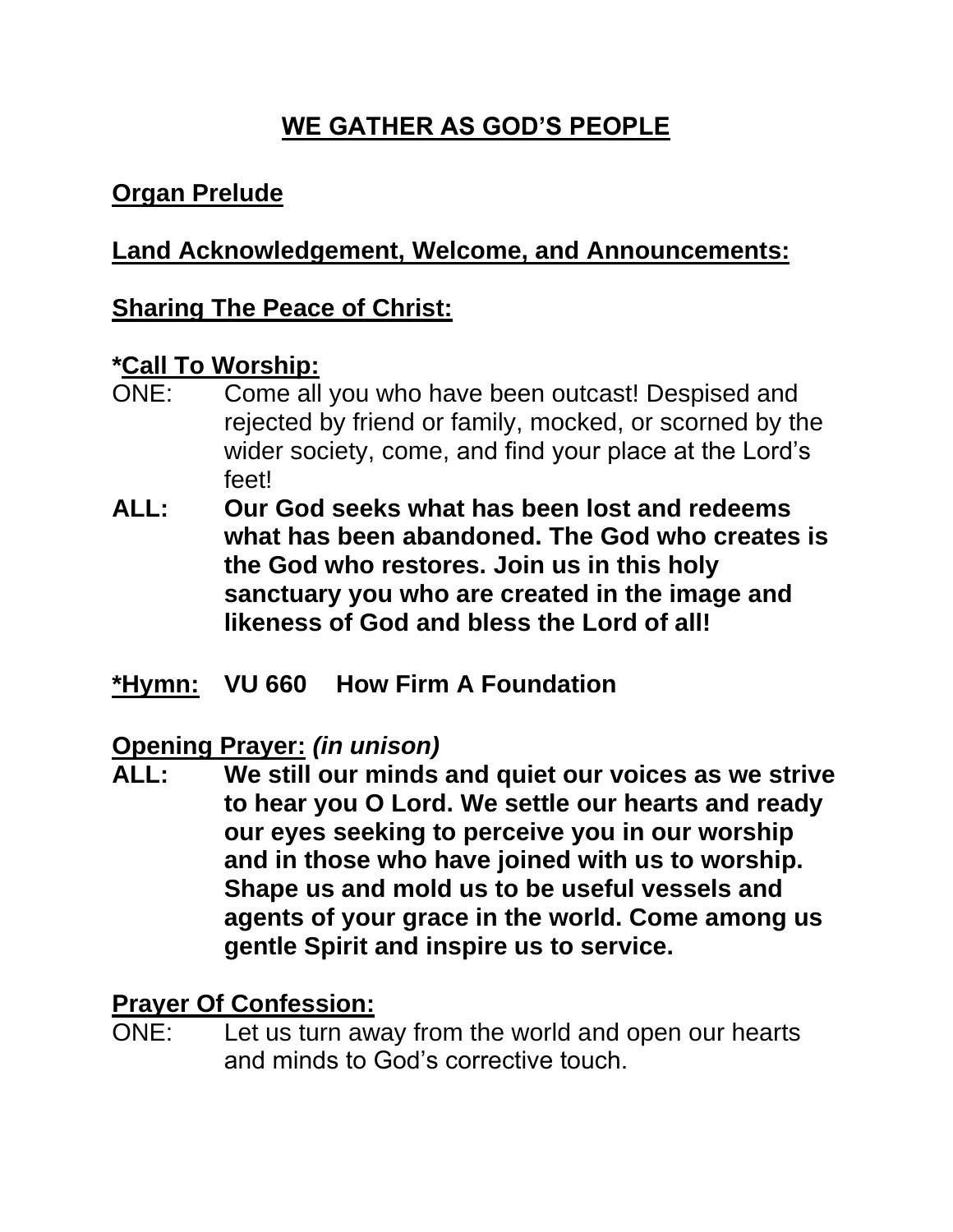**ALL: We tremble before you, O God. Mindful of the sins we can identify and fearful of those that we cannot see in ourselves or others. Help us to discern truly all that pushes us away from your loving embrace and make us presentable before you by the grace of Christ Jesus we pray. Amen.**

#### **Assurance of Pardon:**

- ONE: God has sent Jesus into the world not to condemn nor to destroy but to redeem and to restore. You are new creations in Christ Jesus and free from all condemnation.
- **ALL: We cling to the promise that we have received. That a place has been prepared for us in the Kingdom of Heaven. Help us to grow and mature in our faith so that we may serve you fully. Amen.**
- **\*Hymn: VU 658 O Love That Wilt Not Let Me Go**

## **WE LISTEN TO GOD'S WORD**

#### **Prayer for Illumination** *(in unison)***:**

**ALL: Thank you God, for the ways that you have chosen to reveal yourself to us. Thank you for the whole of Creation and her testimony. Thank you for the words of your servants and their witness. Thank you for the gift of Jesus, your word made flesh and for his commandments. Touch our hearts and our ears that we may hear you anew.**

| <b>Hebrew Lesson:</b>     | <b>Jeremiah 1: 4-10</b>       |
|---------------------------|-------------------------------|
| <b>Responsive Lesson:</b> | Psalm 71 VU pg 789 (Part One) |
| <b>Gospel Lesson:</b>     | Luke 4: 21-30                 |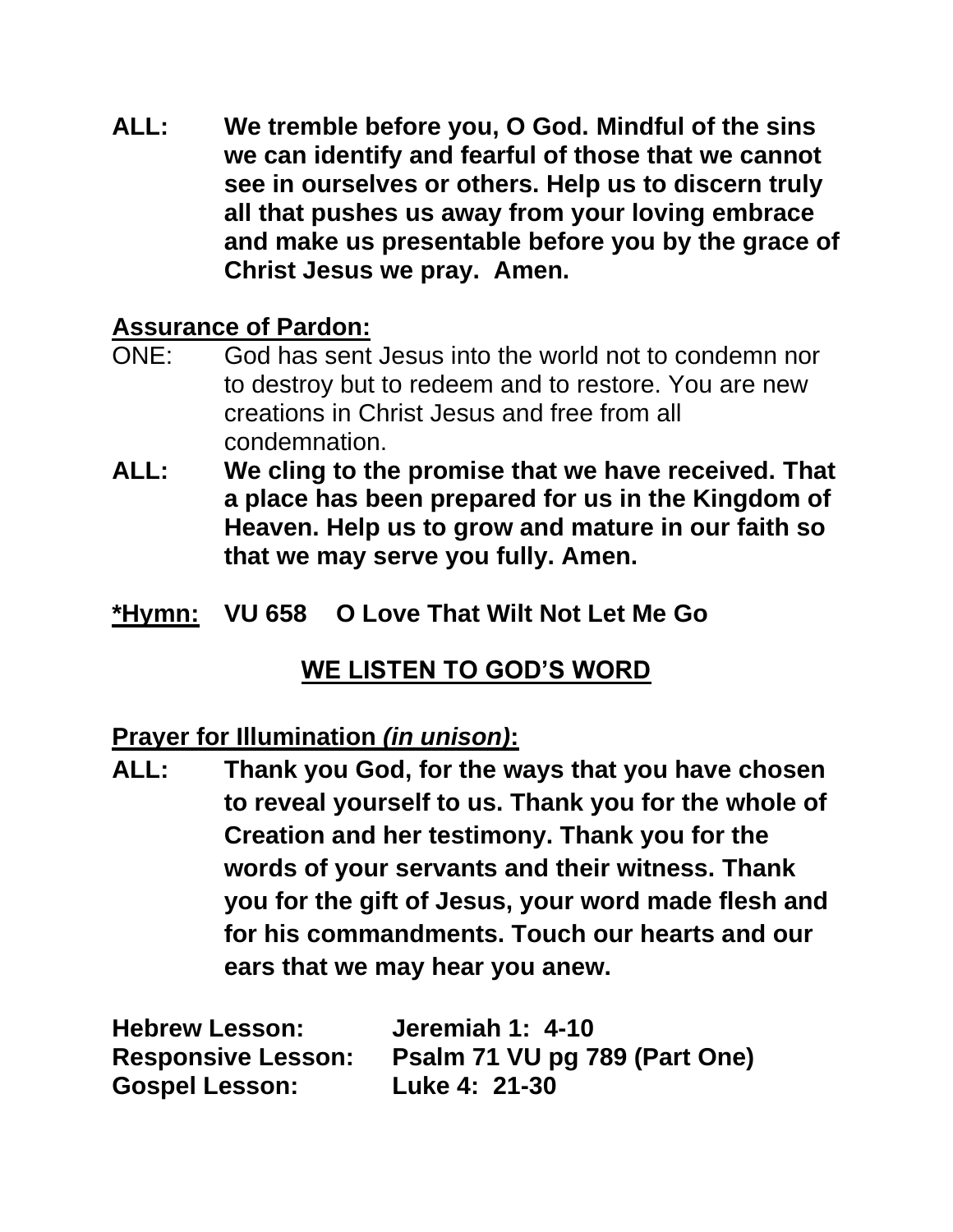**Musical Offering:** By Choir Members

#### **Epistle Lesson: 1 Corinthians 13**

**Sermon: What Love Is**

**\*Hymn: VU 333 Love Divine All Loves Excelling**

#### **Prayers of the People:**

#### **The LORD's Prayer:**

#### **WE RESPOND TO GOD'S WORD**

#### **Minute For Mission:**

#### **Invitation to the Offering:**

ONE: Mindful of all that God has done for us from the founding of the universe we bring forward the fruits of our labour and our being. We offer our time, talents, and our treasures, for the furthering of God's Holy Kingdom with joyful hearts.

#### **Prayer of Dedication:** *(in unison)*

- **ALL: Thank you, gentle Saviour, for accepting our gifts. Thank you for using them to serve your children near and far. Thank you for allowing us to be your agents of grace in the world. Amen.**
- **\*Hymn: VU 606 In Christ There Is No East Or West**